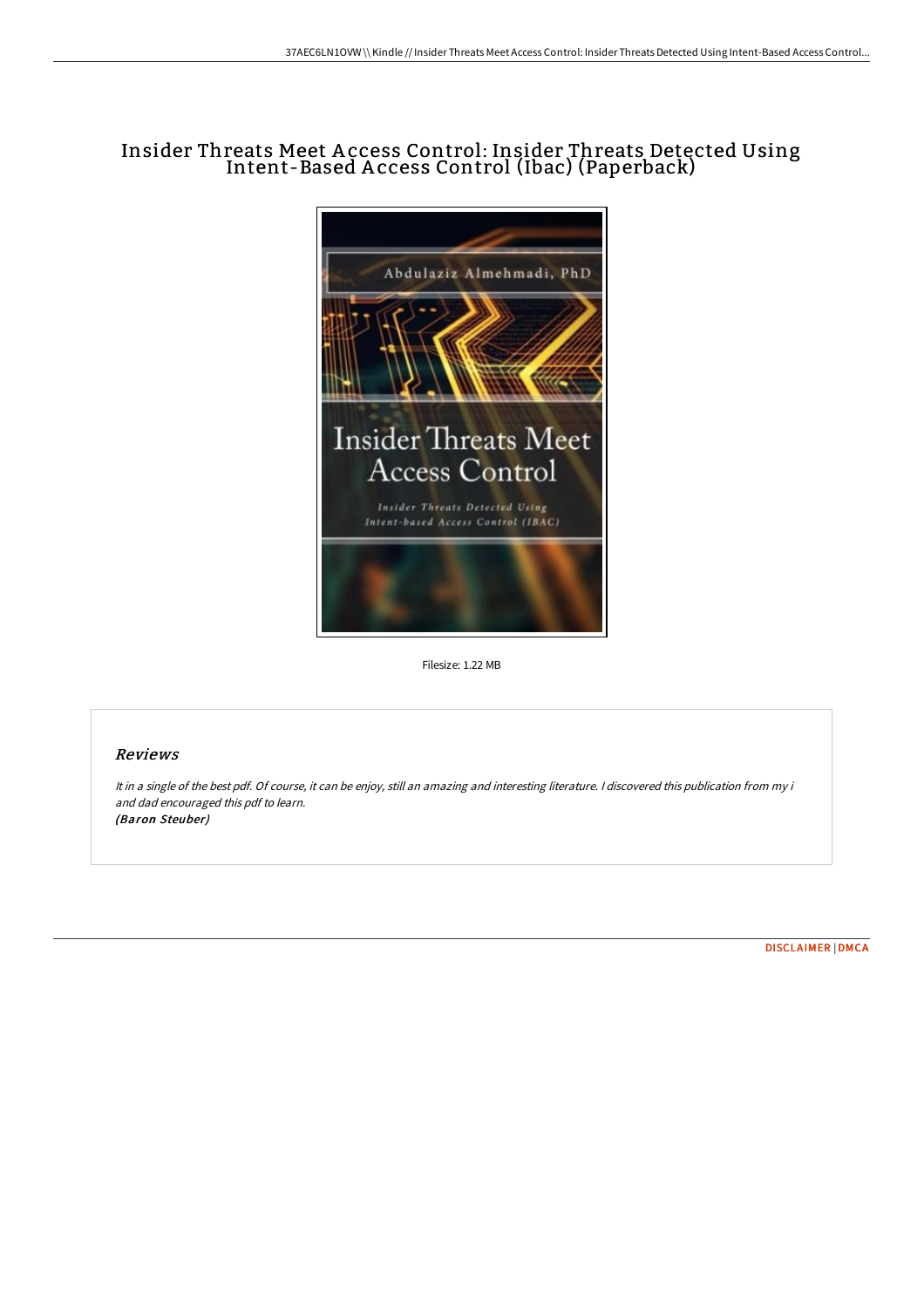## INSIDER THREATS MEET ACCESS CONTROL: INSIDER THREATS DETECTED USING INTENT-BASED ACCESS CONTROL (IBAC) (PAPERBACK)



**DOWNLOAD PDF** 

Createspace Independent Publishing Platform, 2018. Paperback. Condition: New. Language: English . Brand New Book \*\*\*\*\* Print on Demand \*\*\*\*\*. Existing access control mechanisms are based on the concepts of identity enrollment and recognition, and assume that recognized identity is synonymous with ethical actions. However, statistics over the years show that the most severe security breaches have been the results of trusted, authorized, and identified users who turned into malicious insiders. Therefore, demand exists for designing prevention mechanisms. A non-identitybased authentication measure that is based on the intent of the access request might serve that demand. In this book, we test the possibility of detecting intention of access using involuntary electroencephalogram (EEG) reactions to visual stimuli. This method takes advantage of the robustness of the Concealed Information Test to detect intentions. Next, we test the possibility of detecting motivation of access, as motivation level corresponds directly to the likelihood of intent execution level. Subsequently, we propose and design Intent-based Access Control (IBAC), a nonidentity-based access control system that assesses the risk associated with the detected intentions and motivation levels. We then study the potential of IBAC in denying access to authorized individuals who have malicious plans to commit maleficent acts. Based on the access risk and the accepted threshold established by the asset owners, the system decides whether to grant or deny access requests. We assessed the intent detection component of the IBAC system using experiments on 30 participants and achieved accuracy of 100 using Nearest Neighbor and SVM classifiers. Further, we assessed the motivation detection component of the IBAC system. Results show different levels of motivation between hesitation-based vs. motivation-based intentions. Finally, the potential of IBAC in preventing insider threats by calculating the risk of access using intentions and motivation levels as per the experiments shows access risk that is...

Ð Read Insider Threats Meet Access Control: Insider Threats Detected Using [Intent-Based](http://techno-pub.tech/insider-threats-meet-access-control-insider-thre.html) Access Control (Ibac) (Paperback) Online

PDF. Download PDF Insider Threats Meet Access Control: Insider Threats Detected Using [Intent-Based](http://techno-pub.tech/insider-threats-meet-access-control-insider-thre.html) Access Control (Ibac) (Paperback)